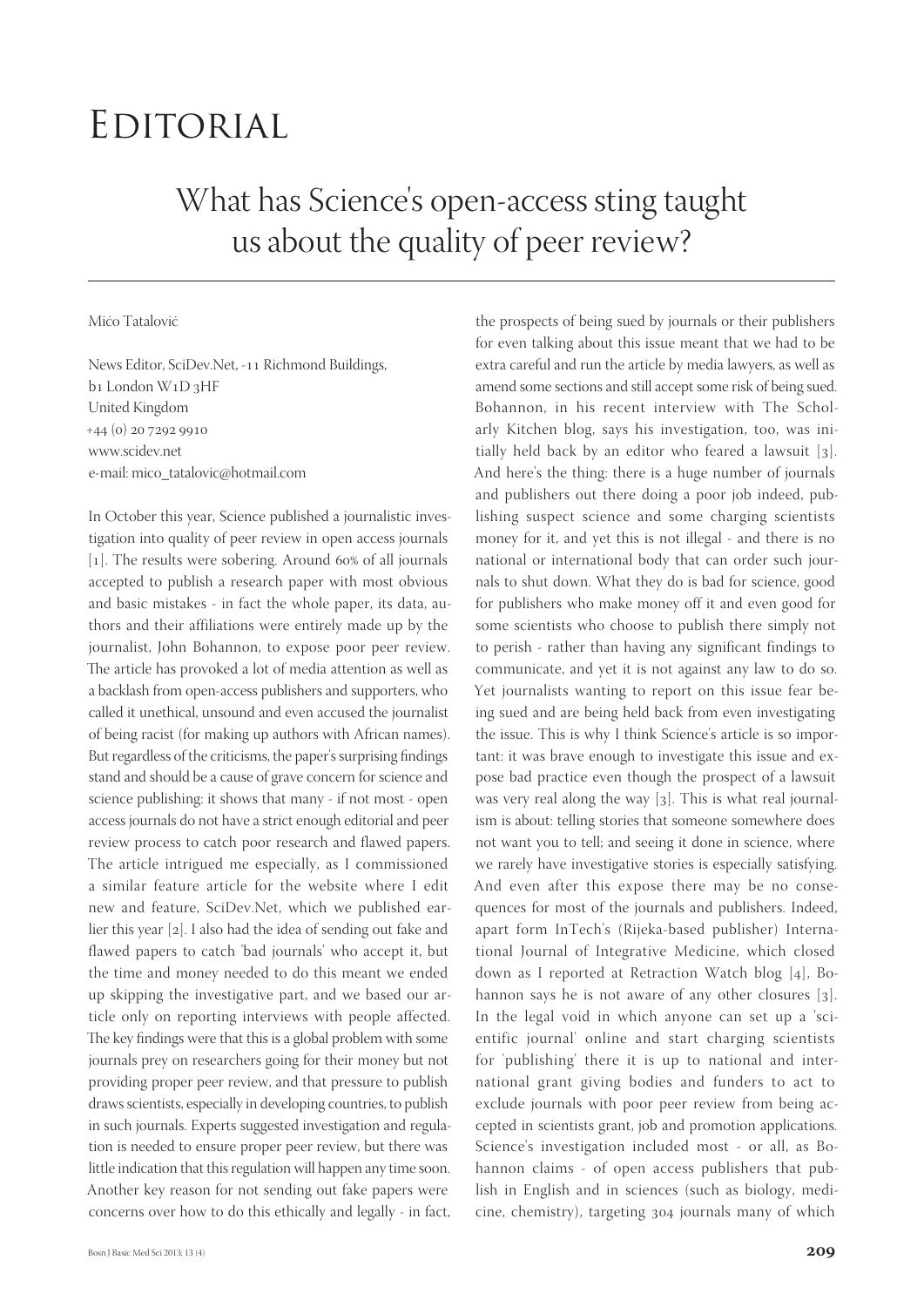were listed in Directory of Open Access Journals, and some, tellingly, in Beall's List of predatory publishers. This left out thousands of journals that publish in local languages, including many in our region of South-East Europe. Croatia alone, has 343 academic journals listed on the central portal of Croatian scientific journals - Hrčak [5]. Most of these are open access and funded by the government, yet scientists often criticise many of them for being a waste of public money and dumps for bad science that cannot be published in better international journals [6]. Quality of peer review, especially in domestic language is also brought into question  $[6]$ . Similarly, in Serbia, SCIndeks lists 411 academic journals [7]. Yet, Centre for Evaluation in Education and Science, which runs the index together with National Library of Serbia, found recently that up to  $11\%$  of all articles published there contained some sort of plagiarism  $[8]$ . The centre itself admitted later that "after about one-year time we have to admit that the expected response by journal editors is still missing" and itself it only excluded two of the biggest culprits out of SCIndeks [9]. Similarly, my own journalistic investigation into what how, if at all, plagiarised papers are then retracted from journals in Serbia [10] and Croatia  $[11]$  shows a lack of standard practices and wide variation in retraction practices - often not following internationally accepted guidance, such as those set by COPE. If journals fail to detect plagiarism, which is a routine procedure these days, one wonders what the state of peer review and detection of other forms of misconduct may be. Indeed, a more recent study by the same centre found what is calls"a citation cartel created for manipulative purposes by two predatory journals" published by a publisher based in Bosnia and Herzegovina, but where many Serbian researchers regularly publish, in what the study called a cartel (i.e. scientists know they are doing a bad thing, paying public money to publish in their friends' journals, and citing other studies in those journals to artificially boost their impact factors)  $[12]$ . What these examples highlight is that by no means has the publishing misconduct - or at least suspect practices - bypassed our region. In fact, small scientific communities, peer review in local languages, and lack of publishing and scientific expertise are all likely to exacerbate the problems in conducting proper peer review in small and local journals. Indeed, out of five journals in the former Yugoslavia, which Bohannon targeted, only one - the journal you are reading - has recognized the problems with the fake paper and decided to reject it. The other four: International Journal of Integrative Medicine (In Tech, Croatia), Journal of Plant Biology Research (International Network for Applied Sciences and Technology, B&H), Acta Facultatis Medicae Naisensis (Medical Faculty of University of Niš, Serbia), and Macedonian

Journal of Medical Sciences (Institute of Immunobiology and Human Genetics in Skopje, Macedonia) all accepted it and if this was not a journalistic investigation they could have all be by now had published similar fake papers. When asked about this case, the editorial offices of the Journal of Plant Biology Research and Acta Facultatis Medicae Naisensis did not reply to my e-mails, which is discouraging. It shows how little transparency some journals are prepared to have in their work, and to what extent they can simply ignore such exposes by even the venerable *Science* magazine. The answers I received from the other three journals' editorial offices shine some light on the issues in the region  $[13]$ . Editor of the Macedonian Journal of Medical Sciences, Professor Mirko Spiroski, PhD, MD, told me his editorial team and peer reviewers did not have expertise in the field the fake article was in, and after seeking ten peer reviews and only receiving one back (a single line review), they decided to accept the paper nevertheless. InTech basically said they gave their appointed scientific editors, who were not part of the firm, full freedom in peer review and then blamed the mistake on them. This shows a lack of in-house expertise in some journals and a worrying degree of relying on outside editors or peer reviewers with little oversight to make the decisions on whether to publish a paper or not. In contrast, the editors of this journal, Professor Bakir Mehić, PhD, MD and AminaValjevac, PhD, MD highlighted the value of in-house pre-review check of papers, before sending them out to peer reviewers. As the world continues to debate the merits of, and potentially better ways of doing, peer review (e.g. post-publication peer review, Peerage of Science's or LIBRE's community peer review before it reaches journals), we should take care to ensure proper peer review in our journal now. It is not rocket science and it has worked for centuries now. And national bodies and funders should recognise good practice and reward hard-working and ethical editorial offices to stimulate excellence and better peer review, while at the same time punishing the misconduct and being quicker and more proactive in striking off known offenders off citation indices and lists of journals accepted for official grants and job promotions.

## **REFERENCES**

- [1] Bohannon J. Who's afraid of peer review? Science 2013; 342  $(6154)$ : 60-65 DOI: 10.1126/science.342.6154.60
- [2] Sharma Y. 'Suspect' journals take scientists for a ride, SciDev.Net, 21/01/2013 http://www.scidev.net/global/ethics/feature/-suspectjournals-take-scientists-for-a-ride.html
- [3] Davis P. Post Open Access Sting: An Interview With John Bohannon, *The Scholarly Kitchen*, http://scholarlykitchen.sspnet. org/2013/11/12/post-open-access-sting-an-interview-with-johnbohannon/
- [4] Tatalović M. Fallout from Science's publisher sting: Journal closes in Croatia, *Retraction Watch*, 17 October 2013. http://retraction-